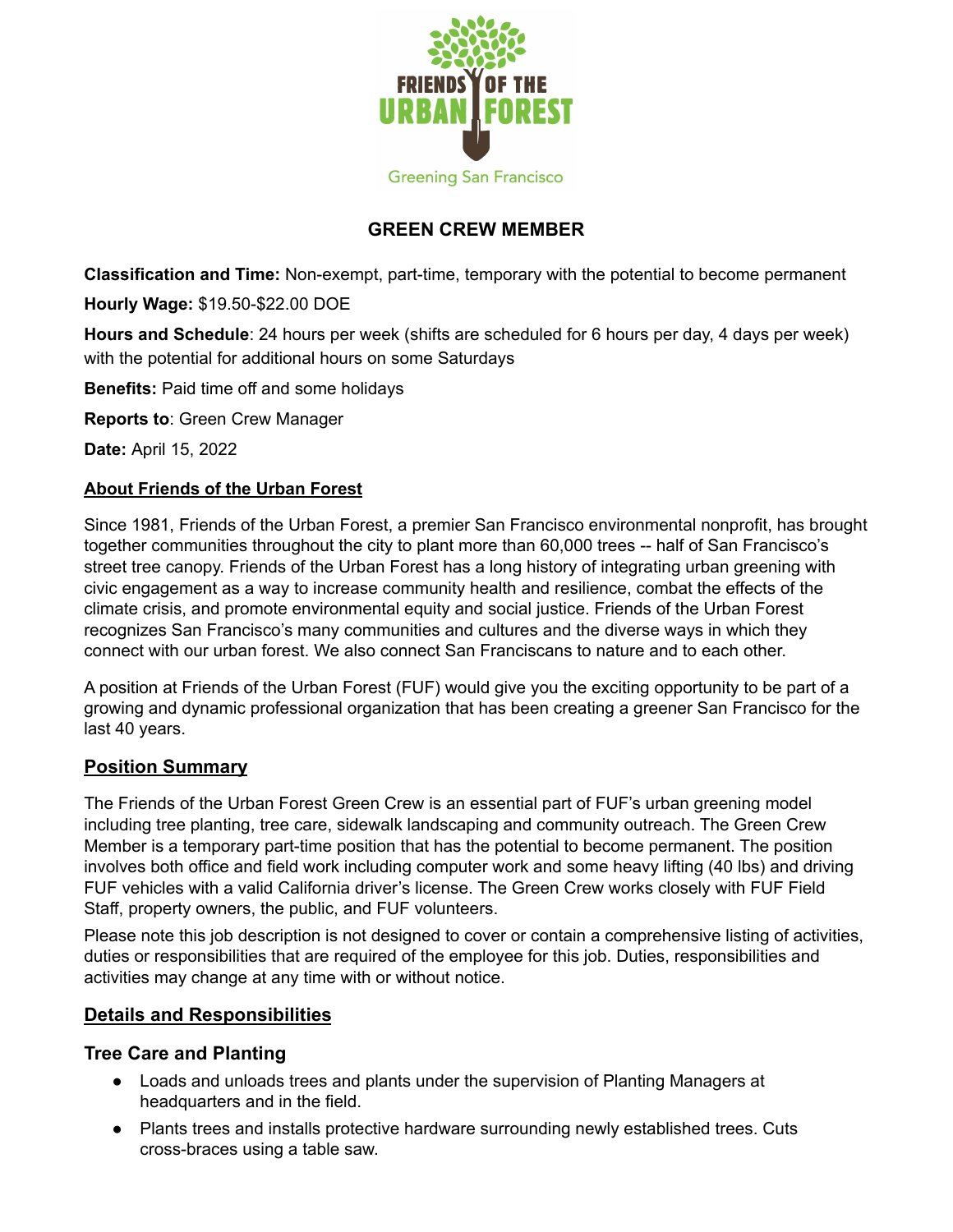- Mulches trees during plantings with our Community Planting programs.
- Prepares soil for planting and plants greenery with our Sidewalk Landscaping program..
- Conducts 2-month surveys for sidewalk gardens and trees planted including performing necessary tree care at that time (which may include re-tying, re-staking and replanting).
- Structurally prunes trees as part of the FUF Tree Care program in accordance with ISA guidelines for training young trees.
- Collects accurate and detailed data on trees pruned during scheduled and emergency tree care and updates the database with the information.
- Participates in regular seminars and field workshops organized through FUF to learn more about tree care and planting.

### **Other Duties**

- Maintains materials and plants in inventory and reports issues with irrigation.
- Maintains tools in clean working order and the FUF shed and vehicles in clean and organized working order.
- Leads and trains FUF volunteers and interns as needed.
- Participates in outreach informing the public about FUF programs and services through tabling at community events.
- Canvasses neighborhoods to drum up support for FUF Community Plantings and provides detailed reports based on work completed.
- Ensures program goals are met by participating in quarterly program monitoring and review
- Participates in office culture of Environmental Stewardship through cultural activities including but not limited to: limiting waste, properly disposing of waste in sorted bins, and picking up trash in the field and at FUF headquarters.
- Safely and respectfully drives FUF vehicles to to transport equipment, materials, and FUF staff and volunteers to and from field work sites throughout San Francisco. If not licensed, works towards obtaining a CA State Issued Driver's license.
- Documents and reports all incidents, accidents, and close calls as necessary.
- Complies with and enforces all FUF safety policies including FUF's COVID-19 health and safety protocol and personal protective equipment procedures.
- Works with other staff on special projects and day to day operations.
- Attends weekly Field Staff meetings and biweekly all staff meetings, and contributes to discussion of logistics planned for the week.
- Actively participates in workforce development training including attending sessions on career pathways, professional development, financial literacy and teamwork building.

### **Requirements**

- Ability to lift 40 pounds and perform physical labor of planting and pruning street trees
- Maintain a valid CA driver's license with a clean driving record
- Provide a Department of Justice record check and fingerprinting per California Penal Code section 11105.3 to be able to work with minors in the Green Teens Program

#### **Other Eligibility Requirements**